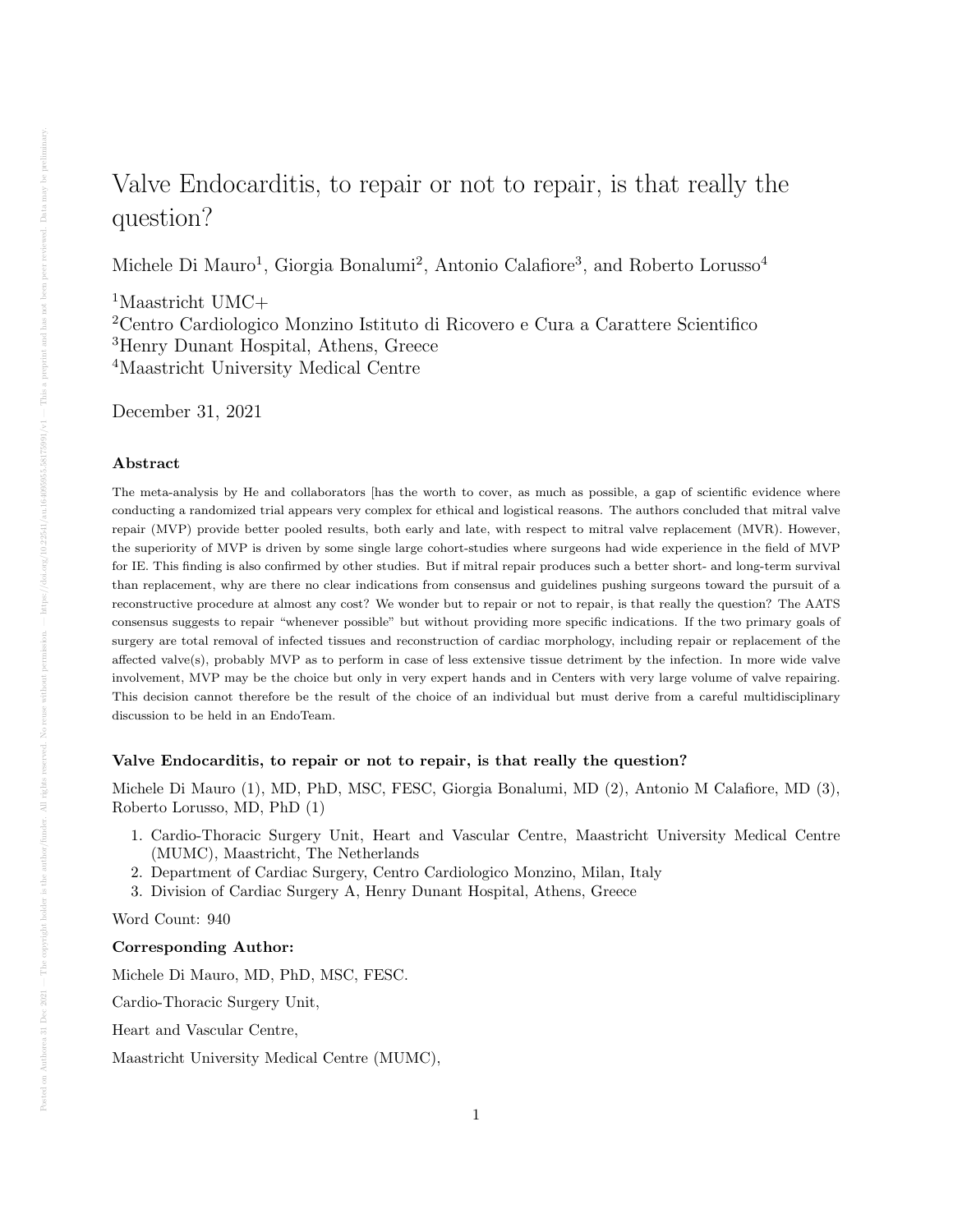P. Debyelaan 25, 6202 AZ Maastricht, The Netherlands Email:mdimauro1973@gmail.com

## Abstract

The meta-analysis by He and collaborators [has the worth to cover, as much as possible, a gap of scientific evidence where conducting a randomized trial appears very complex for ethical and logistical reasons. The authors concluded that mitral valve repair (MVP) provide better pooled results, both early and late, with respect to mitral valve replacement (MVR). However, the superiority of MVP is driven by some single large cohort-studies where surgeons had wide experience in the field of MVP for IE. This finding is also confirmed by other studies. But if mitral repair produces such a better short- and long-term survival than replacement, why are there no clear indications from consensus and guidelines pushing surgeons toward the pursuit of a reconstructive procedure at almost any cost? We wonder but to repair or not to repair, is that really the question? The AATS consensus suggests to repair "whenever possible" but without providing more specific indications.

If the two primary goals of surgery are total removal of infected tissues and reconstruction of cardiac morphology, including repair or replacement of the affected valve(s), probably MVP as to perform in case of less extensive tissue detriment by the infection. In more wide valve involvement, MVP may be the choice but only in very expert hands and in Centers with very large volume of valve repairing. This decision cannot therefore be the result of the choice of an individual but must derive from a careful multidisciplinary discussion to be held in an EndoTeam.

Keywords: mitral valve repair; mitral valve replacement; infective endocarditis

The meta-analysis by He and collaborators [1] has the worth to cover, as much as possible, a gap of scientific evidence where conducting a randomized trial appears very complex for ethical and logistical reasons. The conclusions come from the pooling analysis of 17 retrospective observational studies and looking at table 2 it is possible to deduce how the two cohorts in comparison are different; patients undergoing mitral valve replacement (MVR) showed higher prevalence of heart failure, which is considered a risk factor for worse outcome [2].

Concerning early mortality, although the pooled analysis is in favor of mitral valve repair (MVP), it can be observed that there are only two studies [3,4] leading to this cumulative result, and in particular the one by Toyoda et al [3] which is the only one including a very large cohort.

An interesting finding is the one plotted in the figure 3, where short-term mortality is similar in the two groups until 2010 and instead in the last decade appears significantly better in the MVP group, very likely due to the improvement of reconstructive techniques and the increase of centers with greater experience in the field [3]; in IE of native mitral valve, a successful valve repair can be achieved in 60-to-80% of patients, but the key to reach such a rate is the experience of the surgical team [5-7]

In several risk scores, the choice of procedure is not included among the risk factors [8-10]. In either Italian [8] and North American scores [10], the multivalve involvement was found to be prognostically unfavorable rather than a specific procedure used (repair versus replacement).

A similar meta-analysis was published in 2018 by Harky et al [11]. Where the pooled outcome of 8978 patients (14 articles) was evaluated; The authors Postoperative outcomes (30 days/in hospital events) such as bleeding  $(P = 0.0047)$  and recurrence of infective endocarditis

(IE)  $(P = 0.004)$  were significantly lower in the MVP group; the authors attributed the lower complication rate to a reduction in CPB time with repair versus replacement, but this can be true only in case of simple repair procedure.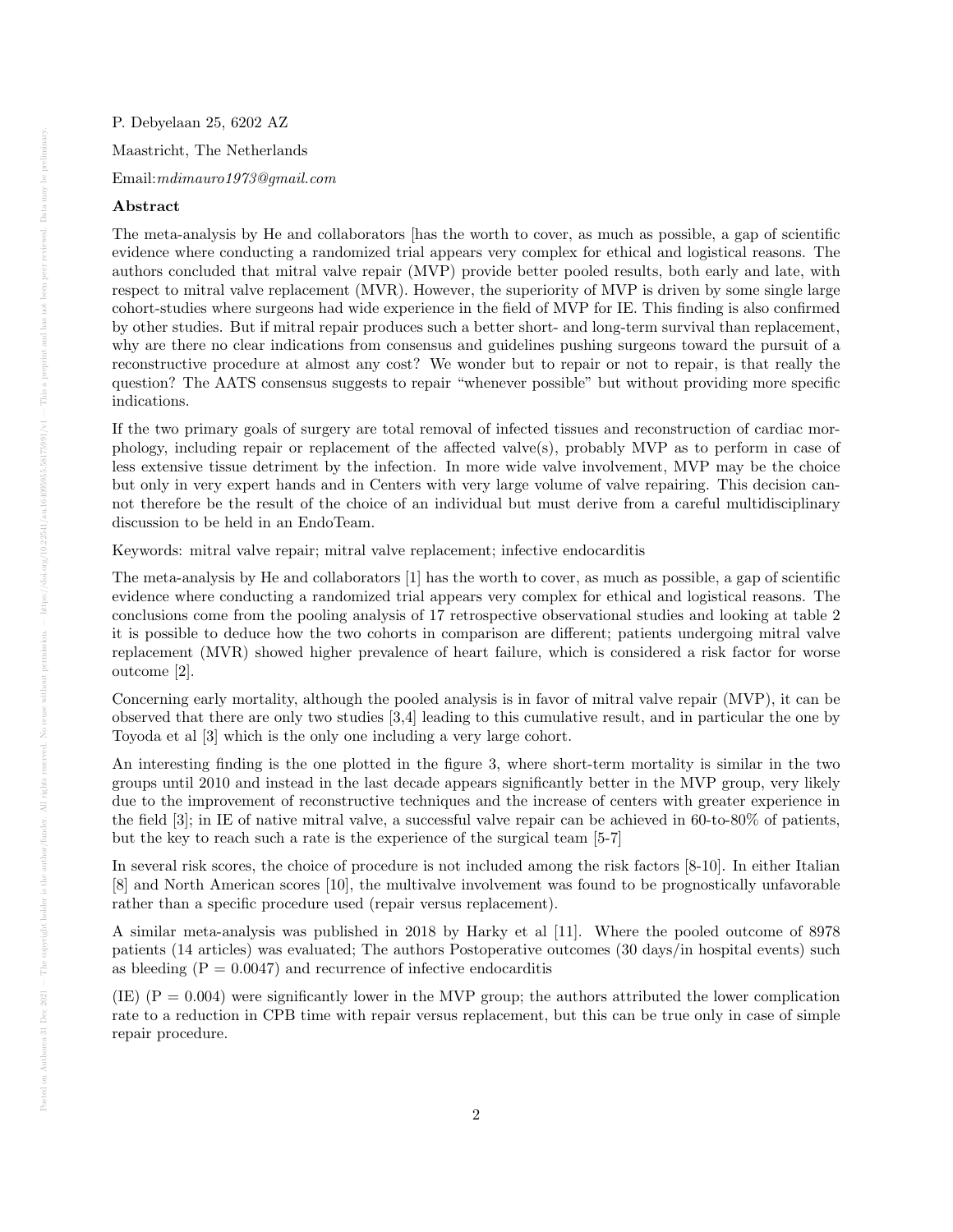In fact, the two primary goals of surgery are total removal of infected tissues and reconstruction of cardiac morphology, including repair or replacement of the affected valve(s)  $[12]$ . Hence, repair is favored when IE affects the mitral valve without an extensive destruction leaflets or in absence of an abscess; after an extensive debridement of the infected tissue, it is of paramount importance to assess of the valve in order to evaluate whether the remaining tissue is of sufficient quality to achieve a durable repair [13]

In the present meta-analysis [1], the study by Toyoda et al drives also long-term survival in favor of MVP, while no difference was found concerning long-term recurrence and reoperation.

Recurrences are rare following IE and may be associated with inadequate initial antibiotic therapy, resistant microorganisms, persistent focus of infection, i.v. drug abuse and chronic dialysis. Patients with IE must be informed of the risk of recurrence and educated about how to diagnose and prevent a new episode of IE. [12]

In Nationwide cohort study of mitral valve repair versus replacement for infective endocarditis [14], long-term results of two propensity-matched groups were reported; At a roughly 5-year follow, long-term mortality was 19.3% and 31% in the MVP and MVR, respectively, with the former having an approximately 50% reduced risk of death compared to the latter (hazard ratio [HR], 0.62; 95% confidence interval [CI], 0.46–0.850.8; P . .003). The Authors failed to evidence any significant difference in terms of reoperation between the two procedures.

However, the most important finding of this propensity-matched study is that patients receiving surgery in hospitals with the highest valve surgery volumes (HR 0.60, 0.40-0.90) benefited from MVP significantly, whereas those who received surgery in the lowest volume hospitals did not (HR 0.63, 0.31-1.27).

But if mitral repair produces such a better short- and long-term survival than replacement, why are there no clear indications from consensus and guidelines pushing surgeons toward the pursuit of a reconstructive procedure at almost any cost?

We wonder but to repair or not to repair, is that really the question?

In our opinion, the application of common sense in dealing with a valve disease presenting with so heterogeneous pathological pictures as to make difficult to standardize a procedural algorithm, is the best answer we can give to the latter question.

In this sense, we found that the AATS consensus [15] clearly stated that although MVP is the preferred choice, it has performed "whenever possible".

But what does actually mean "whenever possible"?

Browsing the literature, we probably found a possible answer to this doubt; Very recently, Rostagno [16] summarized the features that may lead surgeon towards either repair or replacement: single scallop or leaflet valve involvement, isolated vegetation, valve perforation, less extensive valve damage with enough tissue after debridement favor MVP, in all other cases we do not have to fear to implant a prosthesis

When valve replacement is required, there is little evidence that risk of recurrent infection is different between mechanical and tissue prostheses. The use of bioprosthetic valves may avoid postoperative anticoagulation, lowering the risk of hemorrhagic conversion of strokes and other bleeding complications.

So, in conclusion, the choice of technique in vase of MVIE depends on depends on unavoidable factors: extension of the infection, expertise of the surgeon, volume load of the Cardiac Center, age of the patient and his/her willingness to take medications, especially oral anticoagulation.

This decision cannot therefore be the result of the choice of an individual but must derive from a careful multidisciplinary discussion to be held in an EndoTeam.

References